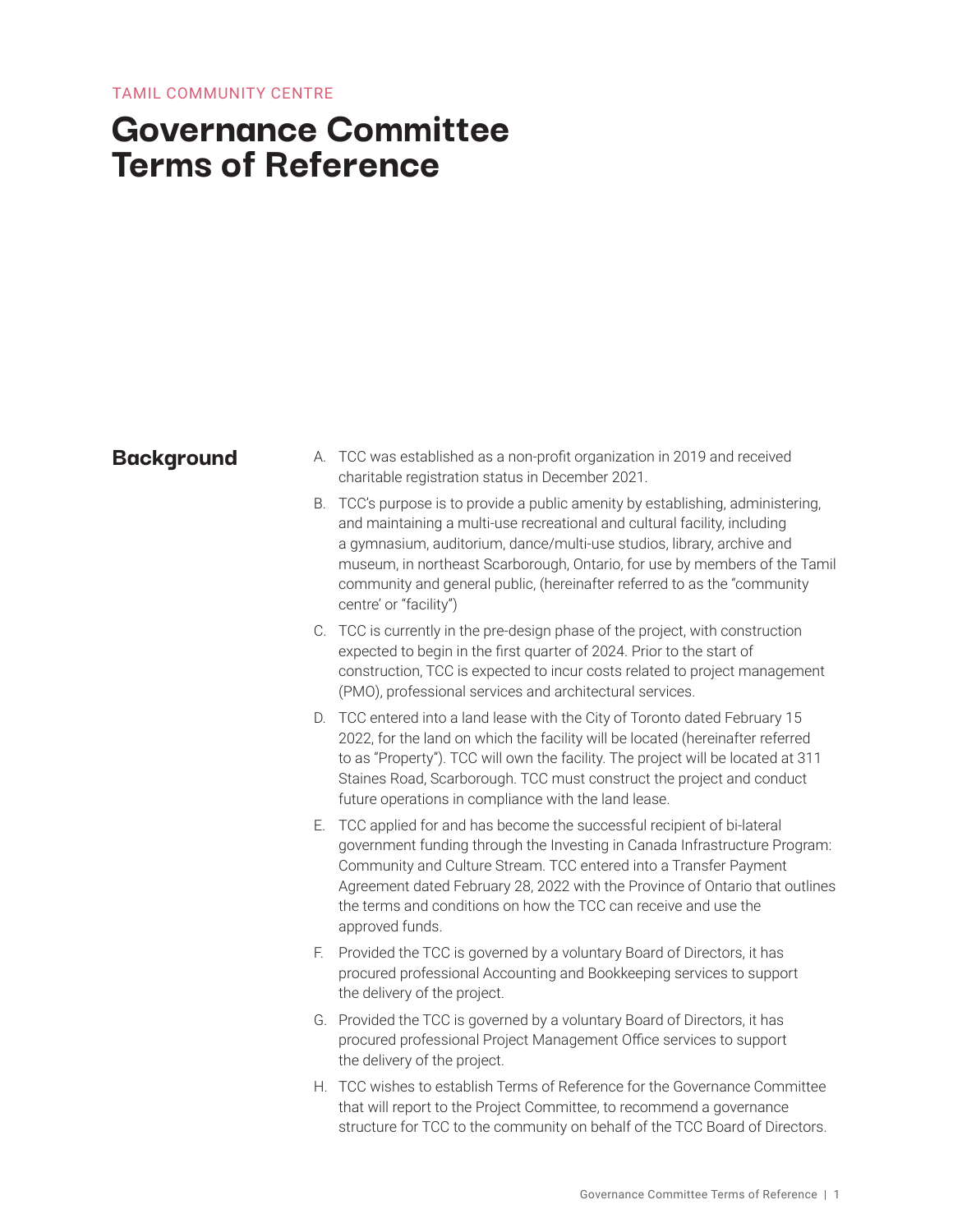### **Interpretation**

### **CONFLICTS**

- A. In the event of a conflict between these Terms of Reference and the TCC's incorporation documents, the incorporation documents will govern.
- B. In the event of a conflict between these Terms of Reference and the Project Committee Terms of Reference, the Project Committee Terms of Reference will govern.

### **AMENDMENTS**

These Terms of Reference may only be amended, supplemented or replaced by TCC Board of Directors approval.

# n<sub>2</sub>

**Mandate and Membership**

### **MANDATE**

As more particularly defined in these Terms of Reference, the Governance Committee is constituted to recommend a governance structure for postconstruction operations of the TCC to the community on behalf of the TCC Board of Directors. This specifically includes:

- A. to recommend a public consultation process to the TCC Board of Directors for the Summer of 2022
- B. to conduct public consultations with community organizations and community members online/in-person, and online beginning in the Winter of 2022
- C. to hold meetings with community organizations and community members during the course of this work
- D. to support the User Committee by looking into governance structures of specific spaces in the TCC such as the museum and library spaces
- E. to recommend a governance structure to the TCC Board of Directors for approval by January 2024, which will then be shared with the community

### **MEMBERSHIP**

The number of members on the Governance Committee will be determined by the TCC Board of Directors.

### **TERM**

Governance Committee members are entitled to serve for a term equal to when the project reaches substantial completion changes.

### **CHANGES**

The TCC Board of Directors can change their respective nominees at any time, provided however that in recognition of the long-term nature of the Project:

- A. they will use reasonable efforts to minimize turnover of its nominees;
- B. they will use reasonable efforts to help replacement nominees get up to speed with the Governance Committee's activities; and
- C. where they expect to change a nominee, they may invite the replacement nominee to participate in Governance Committee meetings as a non-voting observer prior to the change of nominee to facilitate the transition.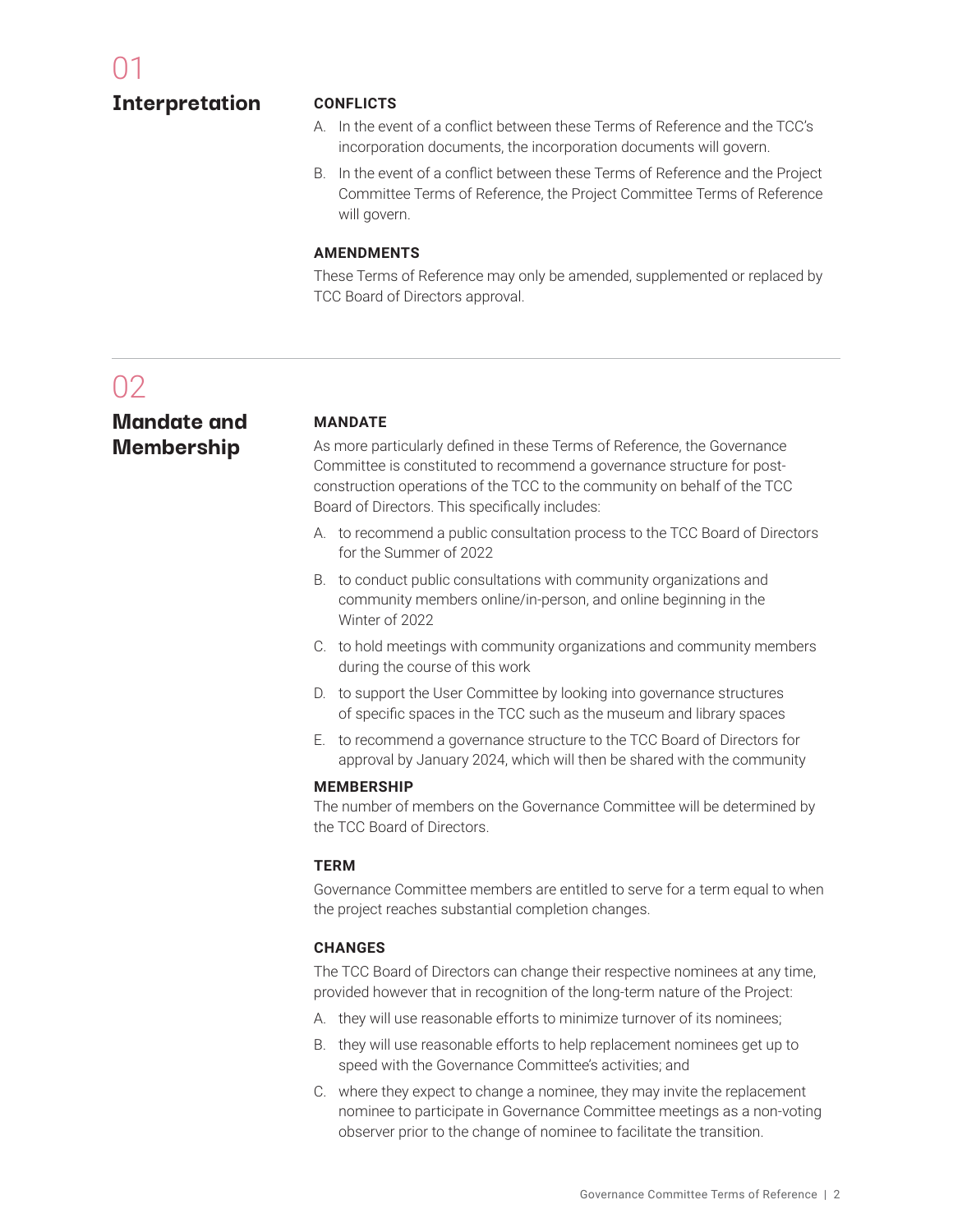### **CHAIR**

The Chair of the Governance Committee will be appointed by the TCC Board of Directors.

### 03

### **Responsibilities and Authority**

### **TCC APPROVAL PROCESS**

To the extent that the Project, or any aspect thereof, requires any approvals by the TCC Board of Directors in accordance with the Applicable Policies:

- A. the Governance Committee will support the Project Committee by providing information and recommendations to include as part of any request for approval; and
- B. representatives of the Governance Committee may be requested to appear and make representations at any meeting during which such approval is being requested or considered.

### **PROJECT BUDGETS**

The Governance Committee will at all times make recommendations that are not inconsistent with the budgets that have been approved for the Project.

### **OTHER**

The Governance Committee will do such other acts and carry out such other duties as the Governance Committee considers necessary or advisable in respect of its mandate as set out in Article 2.

### **LIMITATIONS**

The Governance Committee is not an agent of the TCC and does not have the power or authority to enter into binding commitments on behalf of the TCC.

## 04

**Meetings**

### **REGULAR MEETINGS**

The Governance Committee will meet at least once a month, unless the Governance Committee decides to meet more or less frequently, having regard to the schedule and status of the Project.

### **LOCATION OF MEETINGS**

Unless otherwise agreed by the Governance Committee, all meetings will be held through virtual platforms.

### **ATTENDANCE**

All members will use reasonable efforts to attend all meetings of the Governance Committee, provided that where a member is unable to attend, he or she will give the Governance Committee as much notice of his or her expected absence as is practicable.

### **QUORUM**

Quorum for the conduct of business of the Governance Committee will be a simple majority of committee members.